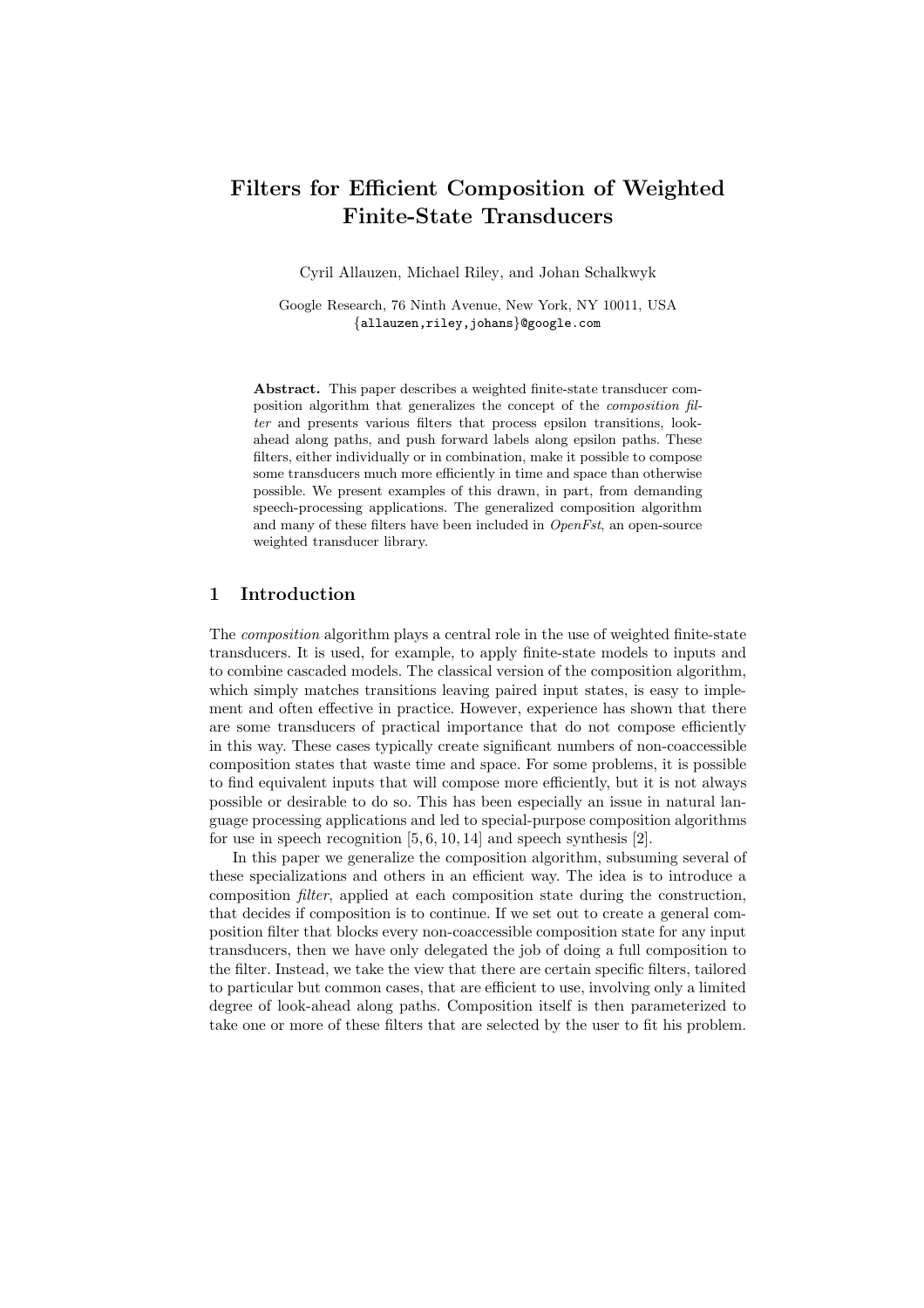Section 2 presents the generalized composition algorithm and defines several composition filters. Section 3 provides examples of these composition filters applied to practical problems. Section 4 briefly describes how these filters are used in OpenFst [3], an open-source weighted transducer library.

## 2 Composition Algorithm

## 2.1 Preliminaries

A semiring  $(\mathbb{K}, \oplus, \otimes, \overline{0}, \overline{1})$  is ring that may lack negation. If  $\otimes$  is commutative, we say that the semiring is commutative.

The probability semiring  $(\mathbb{R}_+, +, \times, 0, 1)$  is used when the weights represent probabilities. The log semiring ( $\mathbb{R}\cup\{\infty\}$ ,  $\oplus_{\text{log}}, +, \infty, 0$ ), isomorphic to the probability semiring via the negative-log mapping, is often used in practice for numerical stability. The *tropical semiring* ( $\mathbb{R} \cup \{\infty\}$ , min, +,  $\infty$ , 0), derived from the log semiring using the *Viterbi approximation*, is often used in shortest-path applications.

A weighted finite-state transducer  $T = (A, B, Q, I, F, E, \lambda, \rho)$  over a semiring  $\mathbb K$  is specified by a finite input alphabet  $\mathcal A$ , a finite output alphabet  $\mathcal B$ , a finite set of states Q, a set of initial states  $I \subseteq Q$ , a set of final states  $F \subseteq Q$ , a finite set of transitions  $E \subseteq \overline{E} = Q \times (A \cup \{\epsilon\}) \times (B \cup \{\epsilon\}) \times \mathbb{K} \times Q$ , an initial state weight assignment  $\lambda : I \to \mathbb{K}$ , and a final state weight assignment  $\rho : F \to \mathbb{K}$ .  $E[q]$  denotes the set of transitions leaving state  $q \in Q$ .

Given a transition  $e \in E$ ,  $p[e]$  denotes its origin or previous state,  $n[e]$  its destination or next state,  $i[e]$  its input label,  $o[e]$  its output label, and  $w[e]$  its weight. A path  $\pi = e_1 \cdots e_k$  is a sequence of consecutive transitions:  $n[e_{i-1}] =$  $p[e_i], i = 2, \ldots, k.$  The functions n, p, and w on transitions can be extended to paths by setting:  $n[\pi] = n[e_k]$  and  $p[\pi] = p[e_1]$  and by defining the weight of a path as the ⊗-product of the weights of its constituent transitions:  $w[\pi] =$  $w[e_1] \otimes \cdots \otimes w[e_k]$ . A string is a sequence of labels;  $\epsilon$  denotes the empty string. The weight associated by T to any pair of input-output strings  $(x, y)$  is given

by:

$$
T(x,y) = \bigoplus_{\pi \in \bigcup_{q \in I, q' \in F} P(q,x,y,q')} \lambda[p[\pi]] \otimes w[\pi] \otimes \rho[n[\pi]],
$$
 (1)

where  $P(q, x, y, q')$  denotes the set of paths from q to q' with input label  $x \in A^*$ and output label  $y \in \mathcal{B}^*$ .

We denote by  $|T|_Q$  the number of states,  $|T|_E$  the number of transitions, and  $d(T)$  the maximum out-degree in T. The size of T is then  $|T| = |T|_Q + |T|_E$ .

#### 2.2 Composition

Let  $\mathbb K$  be a commutative semiring and let  $T_1$  and  $T_2$  be two weighted transducers defined over K such that the input alphabet  $\mathcal{B}$  of  $T_2$  coincides with the output alphabet of  $T_1$ . The result of the composition of  $T_1$  and  $T_2$  is a weighted transducer denoted by  $T_1 \circ T_2$  and specified for all  $x, y$  by:

$$
(T_1 \circ T_2)(x, y) = \bigoplus_{z \in \mathcal{B}^*} T_1(x, z) \otimes T_2(z, y).
$$
 (2)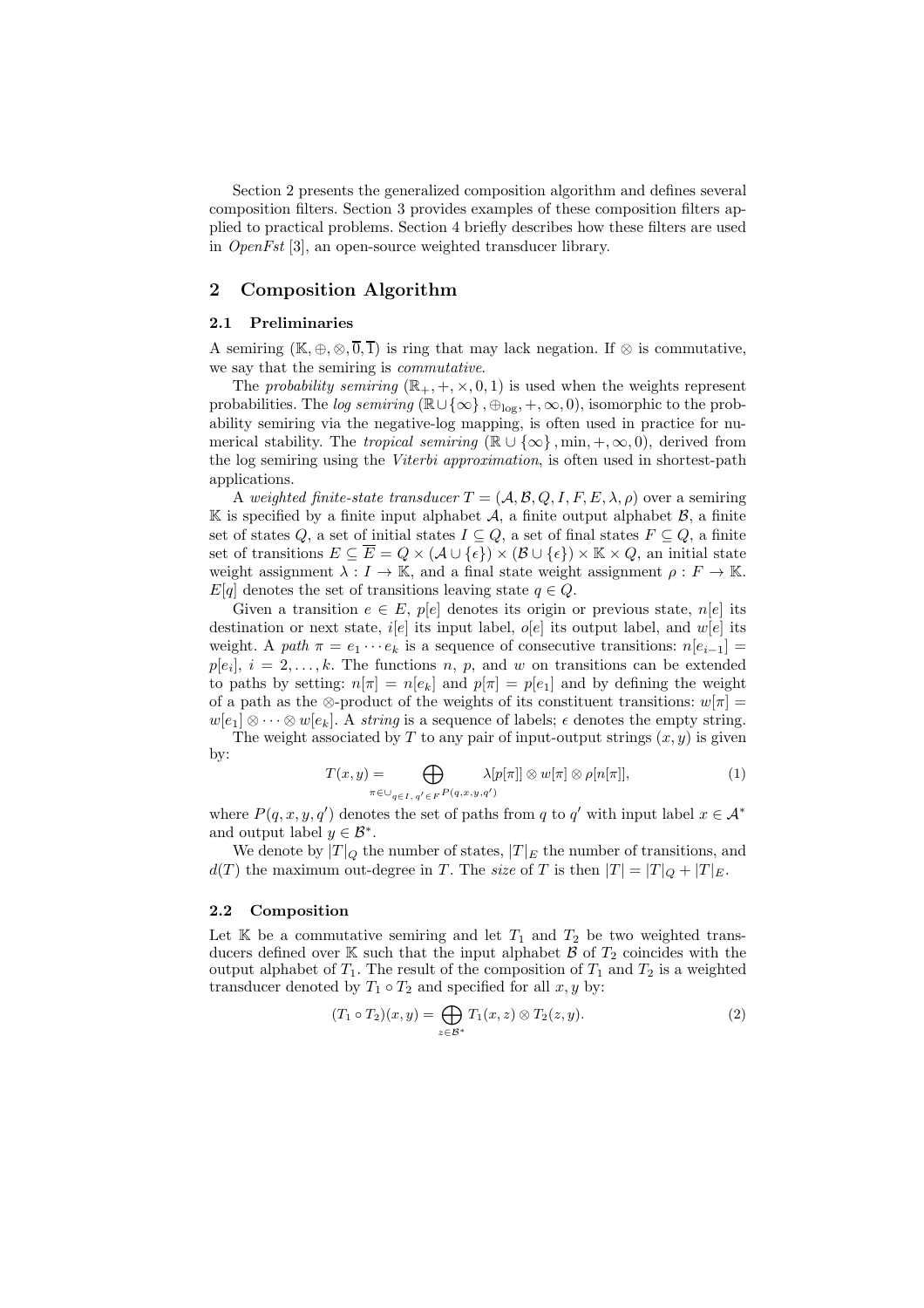Leaving aside transitions with  $\epsilon$  inputs or outputs, the following rule specifies how to compute a transition of  $T_1 \circ T_2$  from appropriate transitions of  $T_1$  and  $T_2$ :  $(q_1, a, b, w_1, q'_1)$  and  $(q_2, b, c, w_2, q'_2)$  results in  $((q_1, q_2), a, c, w_1 \otimes w_2, (q'_1, q'_2))$ . A simple algorithm to compute the composition of two  $\epsilon$ -free transducers, following the above rule, is given in [13].

More care is needed when  $T_1$  has output  $\epsilon$  labels or  $T_2$  input  $\epsilon$  labels. An output  $\epsilon$  label in  $T_1$  may be matched with an input  $\epsilon$  label in  $T_2$ , following the above rule with  $\epsilon$  labels treated as regular symbols. However, an output  $\epsilon$  label may also be read in  $T_1$  without matching any actual transition in  $T_2$ . This case can be handled by the above rule after adding self-loops at every state of  $T_2$ labeled on the inner tape by a new symbol  $\epsilon^L$  and on the outer tape by  $\epsilon$  and allowing transitions labeled by  $\epsilon$  and  $\epsilon^L$  to match. Similar self-loops are added to  $T_1$  for matching input  $\epsilon$  labels on  $T_2$ . However, this approach can result in redundant  $\epsilon$ -paths since an epsilon label can match in the two above ways. The redundant paths must be filtered out because they will produce incorrect results in non-idempotent semirings (like the log semiring).<sup>1</sup> We introduced the  $\epsilon^L$  label to distinguish these two types of match in the filtering.

In [13], a *filter transducer* is introduced that is used with relabeling and the  $\epsilon$ -free composition algorithm to correctly implement composition with  $\epsilon$  labels. Our composition algorithm extends this by generalizing the composition filter.

Our algorithm takes as input two weighted transducers  $T_1$  =  $(A, \mathcal{B}, Q_1, I_1, F_1, E_1, \lambda_1, \rho_1)$  and  $T_2 = (\mathcal{B}, \mathcal{C}, Q_2, I_2, F_2, E_2, \lambda_2, \rho_2)$  over a semiring K and a composition filter  $\Phi = (T_1, T_2, Q_3, i_3, \perp, \varphi, \rho_3)$ , which has a set of filter states  $Q_3$ , a designated initial filter state  $i_3$ , a designated blocking filter state  $\perp$ , a transition filter  $\varphi : E_1^L \times E_2^L \times Q_3 \to \overline{E}_1 \times \overline{E}_2 \times Q_3$  where  $E_n^L = \bigcup_{q \in Q_n} E^L[q], E^L[q_1] = E[q_1] \cup \{(q_1, \epsilon, \epsilon^L, \overline{1}, q_1)\}\$  for each  $q_1 \in Q_1$ ,  $E^L[q_2] = E[q_2] \cup \{(q_2, \epsilon^L, \epsilon, \overline{1}, q_2)\}\$  for each  $q_2 \in Q_2$  and a final weight filter  $\rho_3:Q_3\to\mathbb{K}.$ 

We shall see that the filter can be used in composition to block the expansion of some states (by entering the ⊥ state) and modify the transitions and final weights (useful for optimizations).

The states in the output of composition are identified with triples of a state from each of the two input transducers and one from the filter. In particular, the algorithm outputs a weighted finite-state transducer  $T = (\mathcal{A}, \mathcal{C}, Q, I, F, E, \lambda, \rho)$ implementing the composition of  $T_1$  and  $T_2$  where  $Q \subseteq Q_1 \times Q_2 \times Q_3$  and  $I = I_1 \times I_2 \times \{i_3\}.$ 

Figure 1 gives the pseudocode of this algorithm.  $E$  and  $F$  are all initialized to the empty set and grown as needed. The algorithm uses a queue  $S$  containing the set of state triples of states yet to be examined. The queue discipline of  $S$ is arbitrary and does not affect the termination of the algorithm. The state set Q is initially the set of triples of initial states of the original transducers and filter, as is  $I$  and  $S$ , and the corresponding initial weights are computed (lines

<sup>&</sup>lt;sup>1</sup> Redundant  $\epsilon$ -paths are also an issue in the unweighted case when testing for the ambiguity of finite automata [1].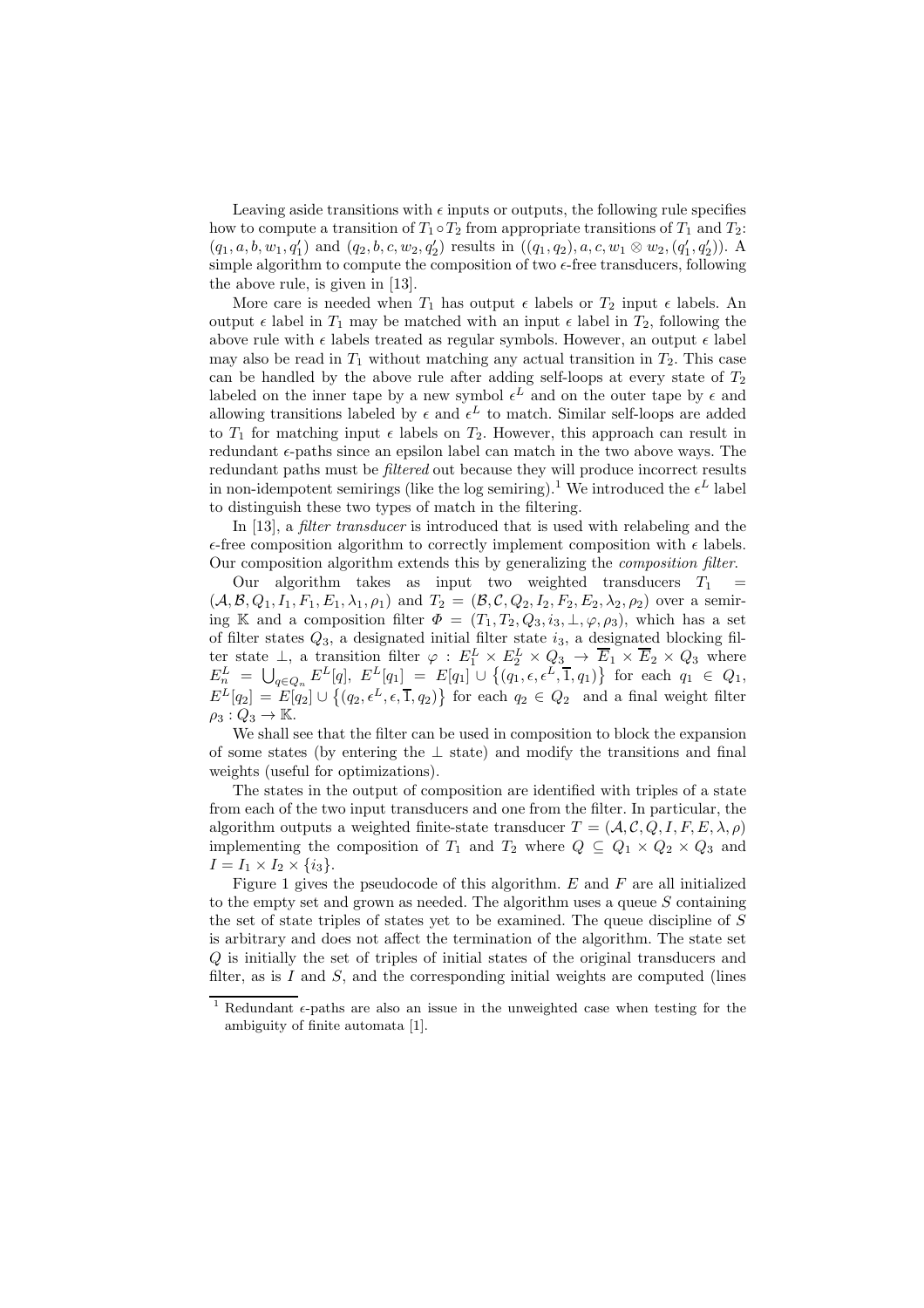```
WEIGHTED-COMPOSITION(T_1, T_2, \Phi)1 Q \leftarrow I \leftarrow S \leftarrow I_1 \times I_2 \times \{i_3\}<br>2 for each (a_1, a_2, i_3) \in I do
   2 for each (q_1, q_2, i_3) \in I do<br>3 \lambda(q_1, q_2, i_3) \leftarrow \lambda_1(q_1) \otimes I3 \lambda(q_1, q_2, i_3) \leftarrow \lambda_1(q_1) \otimes \lambda_2(q_2)<br>4 while S \neq \emptyset do
         \lambda(q_1, q_2, i_3) \leftarrow<br>while S \neq \emptyset do
   5 (q_1, q_2, q_3) \leftarrow \text{HEAD}(S)<br>6 DEQUEUE(S)
             \mathrm{Dequeue}(S)7 if (q_1, q_2, q_3) \in F_1 \times F_2 \times Q_3 and \rho_3(q_3) \neq \overline{0} then
    8 F \leftarrow F \cup \{(q_1, q_2, q_3)\}\<br>9 \rho(q_1, q_2, q_3) \leftarrow \rho_1(q_1) \otimes \rho_2(q_2) \otimes \rho_3(q_3)10 M \leftarrow \{(e_1, e_2) \in E^L[q_1] :<br>11 for each (e_1, e_2) \in M do
                                                   L^L[q_1] \times E^L[q_2] s.t. \varphi(e_1, e_2, q_3) = (e'_1, e'_2, q'_3) with q'_3 \neq \perp12 (e'_1, e'_2, q'_3) \leftarrow \varphi(e_1, e_2, q_3)13 if (n[e'_1], n[e'_2], q'_3) \notin Q then
 14 Q \leftarrow Q \cup \{(n[e'_1], n[e'_2], q'_3)\}\15 ENQUEUE(S, (n[e'_1], n[e'_2], q'_3))16 E \leftarrow E \cup \{((q_1, q_2, q_3), i[e'_1], o[e'_2], w[e'_1] \otimes w[e'_2], (n[e'_1], n[e'_2], q'_3))\}17 return T
```
Fig. 1. Pseudocode of the composition algorithm.

1-3). Each time through the loop in lines 3-14, a new triple of states  $(q_1, q_2, q_3)$ is extracted from S (lines 5-6). The final weight of  $(q_1, q_2, q_3)$  is computed by  $\otimes$ -multiplying the final weights of  $q_1$  and  $q_2$  and the final filter weight when they are all final states (lines 8-9). Then, for each pair of transitions, the transition filter is first applied. If the new filter state is not the blocking state  $\perp$  and a new transition is created from the filter-rewritten transitions  $(e'_1, e'_2)$  (line 16). If the destination state  $(n[e'_1], n[e'_2], q'_3)$  has not been found previously, it is added to  $Q$  and inserted in  $S$  (lines 13-15). The composition algorithm presented here is available in the OpenFst library [3].

#### 2.3 Elementary Composition Filters

In this section, we consider elementary filters for composition without and with epsilon transitions.

**Trivial Filter** Filter  $\Phi_{\text{trivial}}$  blocks no paths and leaves transitions and final weights unmodified. For  $\Phi_{\text{trivial}}$ , let  $Q_3 = \{0, \perp\}$ ,  $i_3 = 0$ ,  $\varphi(e_1, e_2, q_3) =$  $(e_1, e_2, q'_3)$  with  $q'_3 = 0$  if  $o[e_1] = i[e_2] \in \mathcal{B}$  and  $\perp$  otherwise, and  $\rho(q_3) = \overline{1}$ for all  $q_3 \in Q_3$ . With this filter, the pseudocode in Figure 1 matches the simple epsilon-free composition algorithm given in [13].

Let us assume that the transitions at each state in  $T_2$  are sorted according to their input label. The set  $M$  of transitions to be computed line 8 is simply equal to  $\{(e_1, e_2) \in E[q_1] \times E[q_2] : o[e_1] = i[e_2]\}.$  It can be computed by performing a binary search over  $E[q_2]$  for each transition in  $E[q_1]$ . The time complexity of computing M is then  $O(|E[q_1]|\log |E[q_2]| + |M|)$ . Since each element in M will result in a transition in  $T$ , the worst-case time complexity of the algorithm is  $O(|T|_Qd(T_1)\log d(T_2) + |T|_E)$ . The space complexity of the algorithm is  $O(|T|)$ .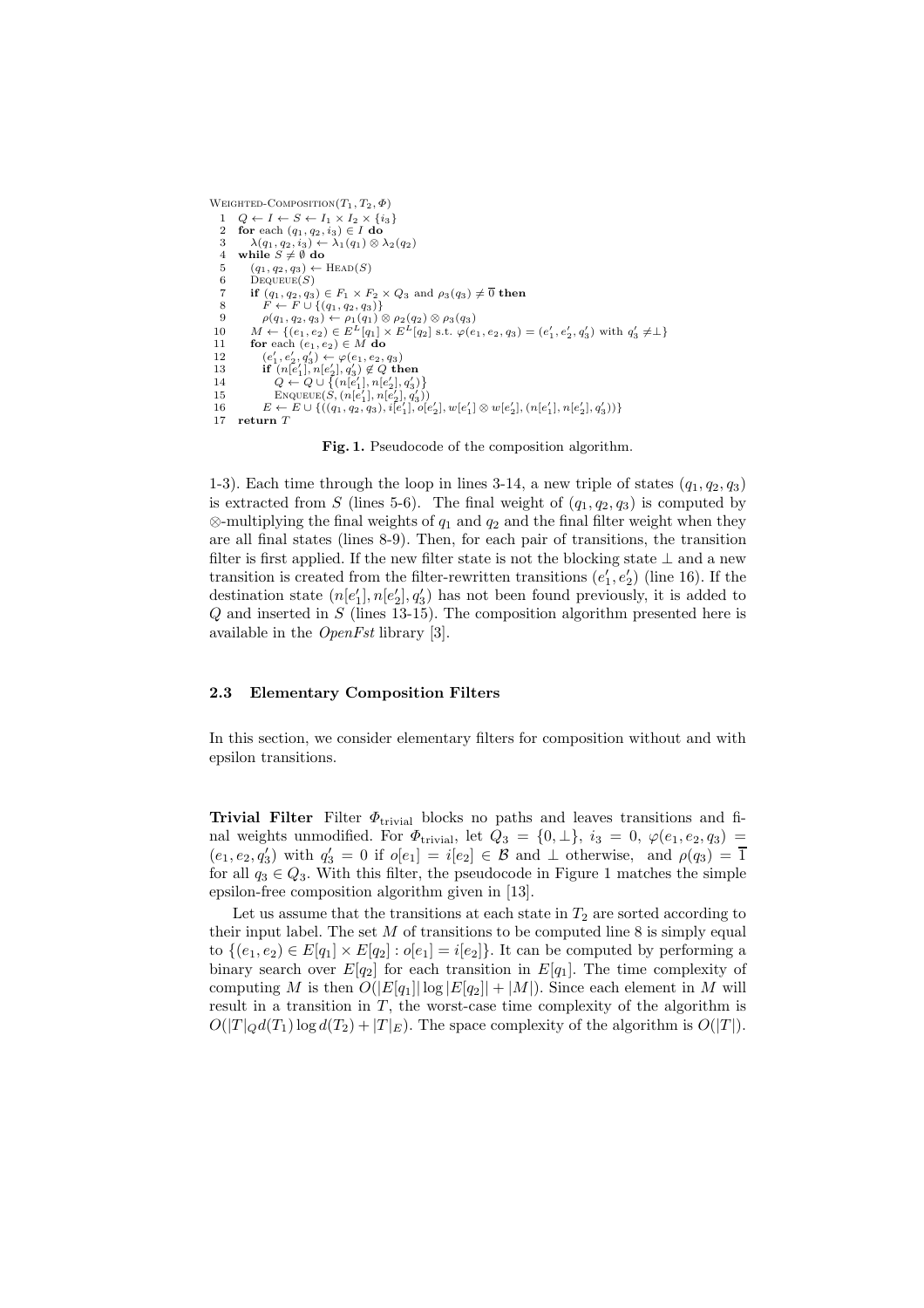**Epsilon-Matching Filter** Filter  $\Phi_{\epsilon-\text{match}}$  handles epsilon labels, but disallows redundant epsilon paths, preferring those that match actual  $\epsilon$  labels. It leaves transitions and final weights unmodified.

For  $\Phi_{\epsilon-\text{match}}$ , let  $Q_3 = \{0, 1, 2, \perp\}$ ,  $i_3 = 0$ ,  $\rho(q_3) = \overline{1}$  for all  $q_3 \in Q_3$ , and  $\varphi(e_1, e_2, q_3) = (e_1, e_2, q'_3)$  where:

$$
q'_3 = \begin{cases} 0 & \text{if } (o[e_1], i[e_2]) = (x, x) \text{ with } x \in \mathcal{B}, \\ 0 & \text{if } (o[e_1], i[e_2]) = (\epsilon, \epsilon) \text{ and } q_3 = 0, \\ 1 & \text{if } (o[e_1], i[e_2]) = (\epsilon^L, \epsilon) \text{ and } q_3 \neq 2, \\ 2 & \text{if } (o[e_1], i[e_2]) = (\epsilon, \epsilon^L) \text{ and } q_3 \neq 1, \\ \bot \text{ otherwise.} \end{cases}
$$

With this filter, the pseudocode in Figure 1 matches the composition algorithm given in [13] with the specified composition filter transducer. The complexity of the algorithm is the same as when using the trivial filter.

Epsilon-Sequencing Filter Alternatively, filter  $\Phi_{\epsilon\text{-seq}}$  can also be used to remove redundant epsilon paths. This filter favors epsilon paths consisting of (output)  $\epsilon$ -transitions in  $T_1$  (matched with staying at the same state in  $T_2$ ) followed by (input)  $\epsilon$ -transitions in  $T_2$  (matched with staying at the same state in  $T_1$ ).

For  $\Phi_{\epsilon\text{-seq}}$ , let  $Q_3 = \{0, 1, \perp\}$ ,  $i_3 = 0$ ,  $\rho(q_3) = \overline{1}$  for all  $q_3 \in Q_3$ , and  $\varphi(e_1, e_2, q_3) = (e_1, e_2, q'_3)$  where:

$$
q'_3 = \begin{cases} 0 & \text{if } (o[e_1], i[e_2]) = (x, x) \text{ with } x \in \mathcal{B}, \\ 0 & \text{if } (o[e_1], i[e_2]) = (\epsilon, \epsilon^L) \text{ and } q_3 = 0, \\ 1 & \text{if } (o[e_1], i[e_2]) = (\epsilon^L, \epsilon), \\ \bot \text{ otherwise.} \end{cases}
$$
(3)

The complexity of the algorithm is the same as when using the trivial filter. Replacing the pair  $(o[e_1], i[e_2])$  by  $(i[e_2], o[e_1])$  in (3) leads to the symmetric filter  $\overline{\Phi}_{\epsilon\text{-seq}}$ . Whether it is better to choose the epsilon-matching or epsilon-sequencing filter is problem-dependent as shown in Section 3.

#### 2.4 Look-Ahead Composition Filters

In this section, we introduce filters that can result in more efficient composition by looking-ahead along paths and blocking unsuccessful matches under various scenarios.

**String-Potential Filter** Filter  $\Phi_{\rm sp}$  looks-ahead along common prefixes of state futures. Given two strings u and v, we denote by  $u \wedge v$  the longest common prefix of u and v. Given a state  $q$  in a tranducer  $T$ , the input (resp. output) string potential of q, denoted by  $p_i(q)$  (resp.  $p_o(q)$ ), is the longest common prefix of the input (resp. output) labels of all the paths from  $q$  to a final state.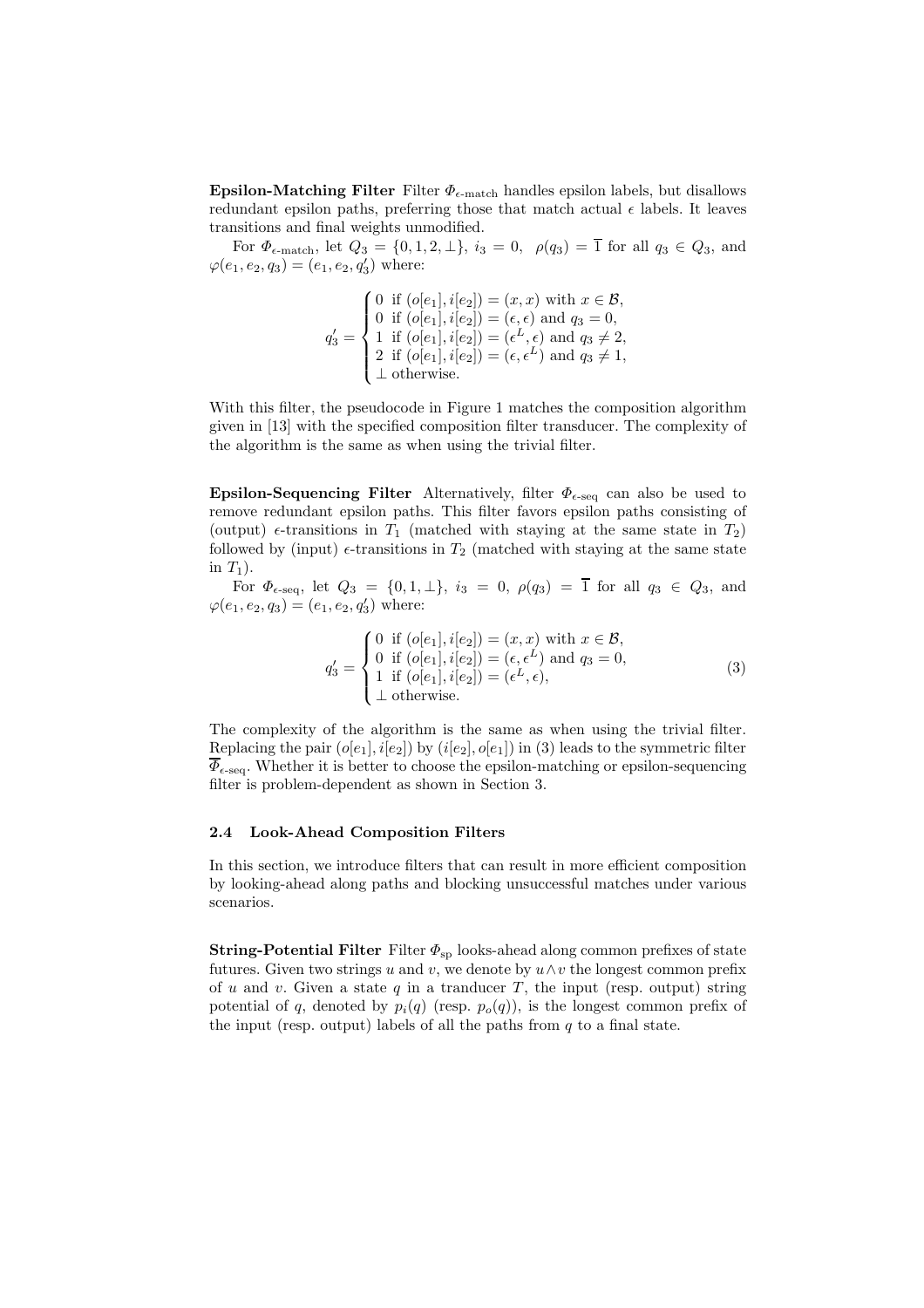For  $\Phi_{\rm sp}$ , let  $Q_3 = \{0, \perp\}$ ,  $i_3 = 0$ ,  $\rho(0) = \overline{1}$ , and  $\varphi(e_1, e_2, q_3) = (e_1, e_2, q'_3)$ where:  $q'_3 = \begin{cases} 0 & \text{if } p_o(n[e_1]) \wedge p_i(n[e_2]) \in \{p_o(n[e_1]), p_i(n[e_2])\}, \\ \perp \text{otherwise} \end{cases}$ ⊥ otherwise.

This filter prevents the creation of some non-coaccessible states since a state  $(q_1, q_2)$  in  $T_1 \circ T_2$  is coaccessible only if  $p_o(q_1)$  is a prefix of  $p_i(q_2)$  or  $p_i(q_2)$  is a prefix of  $p_o(q_1)$  [2]. Computing string potentials can be done using the generic single-source shortest-distance algorithm of [12] over the string semiring. This can be done on-demand or as a pre-processing step. Naively storing a string at each state results in a complexity (on-demand) of  $O(|T|_Qd(T_1)\log d(T_2) +$  $|T|_E \min(\mu_1, \mu_2)$  in time and  $O(|T| + |T_1|_Q\mu_1 + |T_2|_Q\mu_2)$  in space, with  $\mu_i$  being the length of the longest potential in  $T_i$ . This can be improved using better data structures (such as tries or suffix trees).

Transition-Look-Ahead Filter When states paired in composition have no shared common prefixes, it is is necessary to examine the specific transitions themselves in any look-ahead. A simple form of look-ahead is then to try to match one set of transitions into the future.

Given a state q in a transducer T let us denote by  $L_i(q)$  and  $L_o(q)$  the set of input and output labels of outgoing transitions in q. For  $\Phi_{\text{tr-la}}$ , let  $Q_3 = \{0, \perp\},\$  $i_3 = 0, \, \rho(0) = \overline{1}, \text{ and } \varphi(e_1, e_2, q_3) = (e_1, e_2, q'_3) \text{ where: }$ 

$$
q'_3 = \begin{cases} 0 & \text{if } L_o(n[e_1]) \cap L_i(n[e_2]) \neq \emptyset \text{ or } \epsilon \in L_o(n[e_1]) \cup L_i(n[e_2]), \\ \bot \text{ otherwise.} \end{cases}
$$

The sets  $L_i(q)$  and  $L_o(q)$  can be computed on-demand or as a pre-processing step and can be represented using data-structures providing efficient intersection such as bit vectors or Bloom filters. Using bit vectors, the complexity (on-demand) is  $O(|T|_Qd(T_1)\log d(T_2) + |T|_E \log |\mathcal{B}|)$  in time and  $O(|T| + (|T_1|_Q + |T_2|_Q) \log |\mathcal{B}|)$ in space.

Label-Reachability Filter In transducers with epsilon transitions, lookingahead a single transition is not sufficient, since we can not match a (non-epsilon) label without traversing epsilon paths. Filter  $\Phi$ <sub>reach</sub> precomputes those traverals.

When composing states  $q_1$  in  $T_1$  and  $q_2$  in  $T_2$ , filter  $\Phi$ <sub>reach</sub> disallows following an epsilon-labeled path from  $q_1$  that will fail to reach a non-epsilon label that matches some transition leaving state  $q_2$ . It leaves transitions and final weights unmodified. For simplicity, we assume there are no input  $\epsilon$  labels in  $T_1$ .

For  $\Phi_{\text{reach}}$ , let  $Q_3 = \{0, \perp\}$ ,  $i_3 = 0$ , and  $\rho(q_3) = \overline{1}$  for all  $q_3 \in Q_3$ . Define  $r : \mathcal{B} \times Q_1 \to \{0, 1\}$  such that  $r(x, q) = 1$  if there is a path  $\pi$  from q to some q' in  $T_1$  with  $o[\pi] = x$ , otherwise let  $r(x, q) = 0$ . Let  $\varphi(e_1, e_2, q_3) = (e_1, e_2, 0)$  if (i)  $o[e_1] = i[e_2]$  or if (ii)  $o[e_1] = \epsilon, i[e_2] = \epsilon^L$ , and for some  $e'_2 \in E[p[e_2]]$ ,  $i[e'_2] \neq \epsilon$ and  $r(i[e'_2], n[e_1]) = 1$ . Otherwise let  $\varphi(e_1, e_2, q_3) = (e_1, e_2, \perp)$ .

Let us denote by  $c_r(T_1)$  the cost of performing one reachability query in  $T_1$  using r, by  $S_r(T_1)$  the total space required for r, and by  $d_{\epsilon}T_1$  the maximal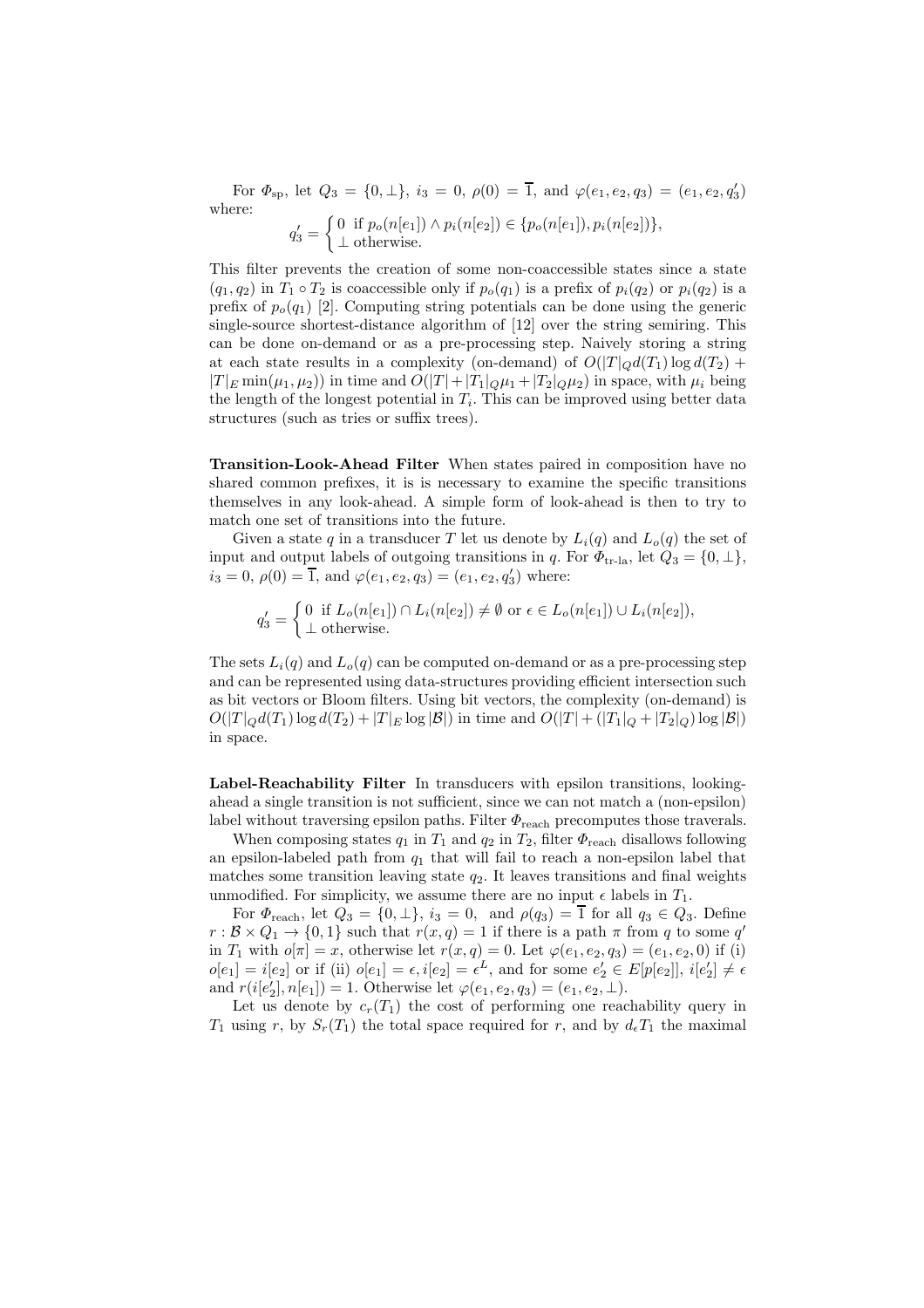number of output- $\epsilon$  transitions at a state in  $T_1$ . The worst-case time complexity of the algorithm is:  $O(|T|_Q(d(T_1)\log d(T_2)+d_{\epsilon}(T_1)c_r(T_1))+|T|_E)$ , and the space complexity is  $O(|T| + S_r(T_1)).$ 

There are different ways we can represent  $r$  and they will lead to different complexities for composition. We will assume for our analysis, whatever its representation, that  $r$  is precomputed and stored with  $T_1$ . In general, we exclude any T -specific precomputation from composition's time complexity.

Point Representation of r: Define  $R_q = \{x \in \mathcal{B} : r(x,q) = 1\}$  for each state  $q \in T_1$ . If the labels in  $R_q$  are stored in a linked list, traversed linearly and each matched against sorted input labels in  $T_2$  using binary search, then  $c_r(T_1) = \max_q |R_q| \log d(T_2)$  and  $S_r(T_1) = \sum_q |R_q|$ .

Interval Representation of r: We can use intervals to represent  $R_q$  if  $\beta =$ [1, |B|] ⊂ N by defining  $I_q = \{ [x, y) : x, y \in \mathbb{N}, [x, y) \subseteq R_q, x-1 \notin R_q, y \notin R_q \}$ . If the intervals in  $I_q$  are stored in a linked list, traversed linearly and each matched against sorted input labels in  $T_2$  using (lower-bound) binary search, then  $c_r(T_1)$  $=$  max<sub>q</sub> | $I_q$ | log  $d(T_2)$  and  $S_r(T_1) = \sum_q |I_q|$ .

Assuming the particular numbering of the labels is arbitrary, let permutation  $\Pi : \mathcal{B} \to \mathcal{B}$  be a bijection that is used to relabel both  $T_1$  and  $T_2$  prior to composition. Among the  $|\mathcal{B}|$ ! different possible such permutations, some could result in far fewer intervals in  $I<sub>a</sub>$  than others. In fact, there may exist a  $\Pi$  that results in one interval per  $I_q$ . Consider the  $|\mathcal{B}| \times |Q_1|$  matrix **R** with **R**[i, j] =  $r(i, j)$ . The condition that the  $I_q$  each contain a single interval is equivalent to the property that the ones in the columns of  **are consecutive. A binary matrix** R that has a permutation of rows that results in columns with consecutive ones is said to have the Consecutive One's Property (C1P). The problem has been extensively studied and has many applications [4, 8, 9, 11]. There are linear algorithms to find a permutation if it exists; the first, due to Booth and Lucker, was based on PQ-trees [4]. There are approximate algorithms when an exact solution does not exist [7]. Our speech application that follows admits C1P. As such, the interval representation of r results in a significant complexity reduction over the point representation.

Label-Reachability Filter with Label Pushing A modification of the labelreachability filter for the case of a single transition matching leads to smaller and more efficient compositions as we will show in Section 3.

When matching an  $\epsilon$ -transition  $e_1$  in  $q_1$  with an  $\epsilon^L$ -loop in  $q_2$ , the  $\Phi$ <sub>reach</sub> filter allows this match if and only the set of transitions in  $q_2$  that match the future in  $n[e_1]$  is non-empty. In the special case where this set contains a unique transition  $e'_2$ , the  $\Phi_{\text{push-label}}$  filter allows  $e_1$  to match  $e'_2$ , resulting in the early output of  $o[e'_2]$ .

For  $\Phi_{\text{push-label}}$ , let  $Q_3 = \{\epsilon, \perp\} \cup \mathcal{B}, i_3 = \epsilon \text{ and } \rho(q_3) = \overline{1}$  if  $q_3 = \epsilon$  and  $\rho(q_3) = \overline{0}$  otherwise. Let  $\varphi(e_1, e_2, q_3) = (e_1, e_2, \epsilon)$  if  $q_3 = \epsilon$  and  $o[e_1] = i[e_2]$ , or if  $q_3 = o[e_1] = \epsilon$ ,  $i[e_2] = \epsilon^L$  and  $|\{e \in E[q_2] : r(n[e_1], i[e]) = 1\}| \geq 2$ , or if  $q_3 =$  $o[e_1] \neq \epsilon$  and  $i[e_2] = \epsilon^L$ . Let  $\varphi(e_1, e_2, q_3) = (e_1, e_2, q_3)$  if  $q_3 \neq \epsilon$ ,  $o[e_1] = \epsilon$ ,  $i[e_2] =$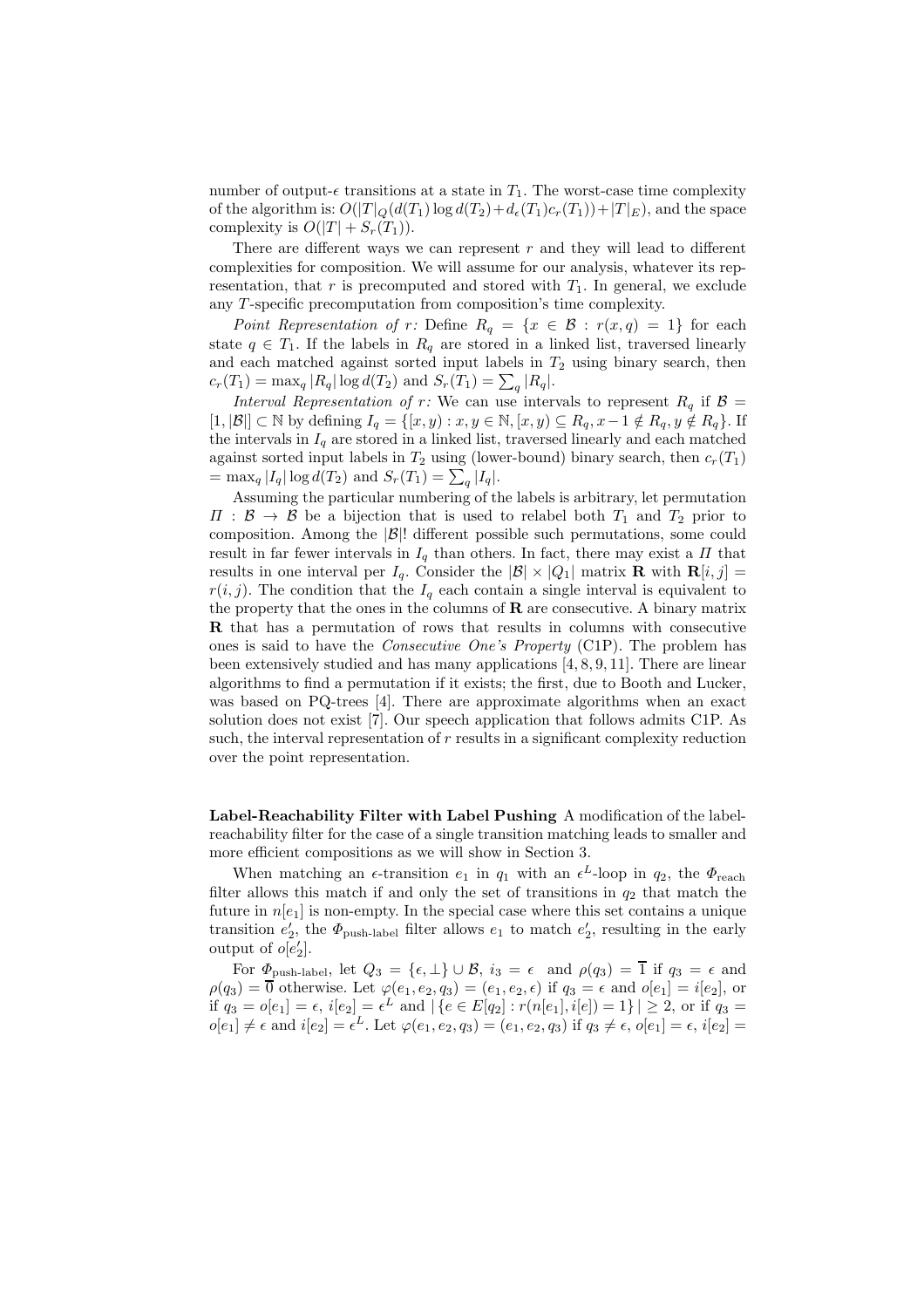

**Fig. 2.** Example transducers: (a) deleting transducer  $D$ , (b) *n*-gram language model  $G$ transition,  $(c)$  pronunciation lexicon  $L$  path, and  $(d)$  context-dependency transducer C transition.

 $\epsilon^L$  and  $r(n[e_1], q_3) = 1$ . Let  $\varphi(e_1, e_2, \epsilon) = (e_1, e'_2, i[e'_2])$  if  $o[e_1] = \epsilon, i[e_2] = \epsilon^L$  and  ${e \in E[q_2] : r(n[e_1], i[e]) = 1} = {e'_2}.$  Otherwise, let  $\varphi(e_1, e_2, q_3) = (e_1, e_2, \perp).$ 

The complexity of the algorithm is the same as when using the labelreachability filter.

#### 2.5 Combining filters

In Section 2.3 we presented composition filters for correctly handling epsilon transitions and in Section 2.4 we presented look-ahead filters that can lead to more efficient composition. In practice, we may need a combination of these filters, for example, to match with epsilon transitions and look-ahead along paths in a particular way. We present here how to synthesize a new composition filter from two components filters.

Let  $\Phi^a = (Q_3^a, i_3^a, \perp^a, \varphi^a, \rho_3^a)$  and  $\Phi^b = (Q_3^b, i_3^b, \perp^b, \varphi^b, \rho_3^b)$  be two composition filters, we will define their combination as the filter  $\Phi^a \circ \Phi^b = (Q_3, i_3, \perp, \varphi, \rho_3)$ with  $Q_3 = Q_3^a \times Q_3^b$ ,  $i_3 = (i_3^a, i_3^b)$ ,  $\perp = (\perp^a, \perp^b)$ ,  $\rho_3((q_3^a, q_3^b)) = \rho_3^a(q_3^a) \otimes \rho_3^b(q_3^b)$ , and with  $\varphi$  defined as follows: given  $(e_1, e_2, q_3) \in E_1 \times E_2 \times Q_3$  with  $q_3 = (q_3^a, q_3^b)$ ,  $\varphi^b(e_1, e_2, q_3^b) = (e'_1, e'_2, r_3^b)$  and  $\varphi^a(e'_1, e'_2, q_3^a) = (e''_1, e''_2, r_3^a)$ , then let

$$
\varphi(e_1, e_2, q_3) = (e_1'', e_2'', q_3') \text{ with } q_3' = \begin{cases} \perp & \text{if } r_3^a = \perp^a \text{ or } r_3^b = \perp^b, \\ (r_3^a, r_3^b) \text{ otherwise.} \end{cases}
$$

The filter  $\Phi_{\text{reach}} \diamond \overline{\Phi}_{\epsilon\text{-seq}}$  can for instance be used to benefit from the labelreachable filter when  $T_2$  contains input  $\epsilon$ -transitions.

## 3 Examples

In this section, examples are given of the previously-defined composition filters. All examples are benchmarked using the composition algorithm in *OpenFst* [3].

Let  $\Sigma = \{1, \ldots, 5000\}$  and let D be the two-state transducer over  $\Sigma \times \Sigma$ that transduces each input symbol to  $\epsilon$  as depicted in Figure 2(a). Consider the composition  $D \circ D^{-1}$  using the epsilon-matching and epsilon-sequencing filters. The former creates a two-state machine with a transition for every element of  $\Sigma \times \Sigma$  while the latter is identical to the concatenation  $TT^{-1}$ . Table 1(a)-(b) compares the number of composition states, transitions, time and memory usage with these two filters. In this example, the epsilon-sequencing filter gives a much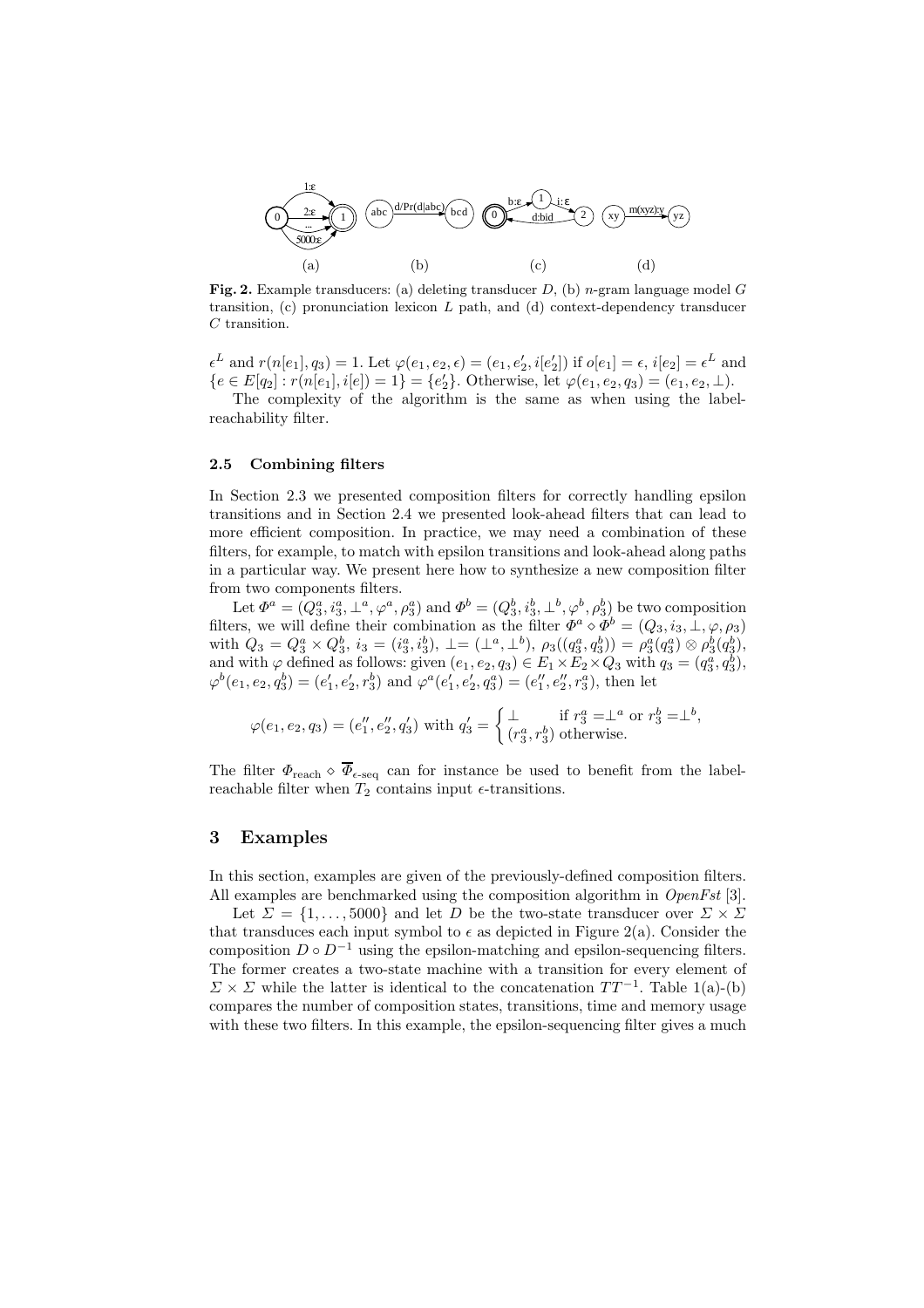smaller and efficiently-generated result than the epsilon-matching filter. It is easy to find examples where the opposite is true.

For the look-ahead filters, we draw our examples from a standard largevocabulary speech recognition task - DARPA Broadcast News (BN). There are three alphabets for this task:  $\Omega$ , the set of BN English words used where  $|\Omega|$  = 70,897;  $\Pi$ , the set of English phonemes where  $|\Pi|=46$ ; and  $\Upsilon$ , a set of English tri-phonemic acoustic models where  $|\Upsilon| = 20,910$ . There are three component transducers for this task:

- a 4-gram *language model G*, which is a weighted automaton over  $\Omega$  and has 2,213,539 states and 10,225,015 transitions. The weights model the probability of a particular sentence being uttered as estimated from the BN corpus. Figure  $2(b)$  depicts the 4-gram transition abcd in G with probablity  $Pr(d|abc)$ .
- a minimal deterministic lexicon transducer L over  $\Omega \times \Pi$ , which maps phonemic pronunications to their word symbols and has 63,283 states and 145,710 transitions. The pronunciations are from a pronunciation dictionary. Figure  $2(c)$  depicts a path in L.
- a minimal deterministic tri-phonemic context-dependency transducer C over  $\gamma \times \pi$ , which maps from tri-phonemic model sequences to their corresponding phonemic sequence and has 1454 states and 88,840 transitions. The acoustic models are produced in the acoustic training phase of speech recognition and model a phoneme in its left and right context (possibly clustered due to data sparsity). Figure 2(d) depicts the transition in  $C$  for the triphonemic  $xyz \text{ model}, m(xyz).$

For precise details about their form and construction of these three transducers, see [13]. We have chosen these transducers since the composition  $C \circ L \circ G$ , mapping from tri-phonemic models to word sequences weighted by their probabilities, is the *recognition transducer* matched against acoustic input during the recognition of an utterance. However, both  $C$  and  $L$  present significant issues for classical composition as detailed below. By constructing  $C$  and  $L$  differently, it is possible to use classical composition more efficiently, however these constructions introduce considerable non-determinism in the result that requires an expensive determinization to remove, something that we often wish to avoid.

While these examples are drawn from speech recognition, other application areas (e.g. text-to-speech synthesis, optical character recognition, spelling correction) involve similar language models, dictionaries and/or context-dependent constraints that can be modeled usefully with transducers and present similar issues with composition.

In the examples below that involve  $\epsilon$ -transitions, we in fact use look-ahead filters combined with the epsilon-sequencing filter as described in Section 2.5.

String-Potential Filter: As depicted in Figure 2(d), a single symbol (the right tri-phoneme) is the output label for each transition leaving a state in the  $C$ transducer. That symbol is also the string potential at each state. In composition, we can take advantage of this as demonstrated by Table  $1(c)-(d)$ , which compares C composed with a random string  $\alpha \in \Pi^{1000000}$  using the trivial versus the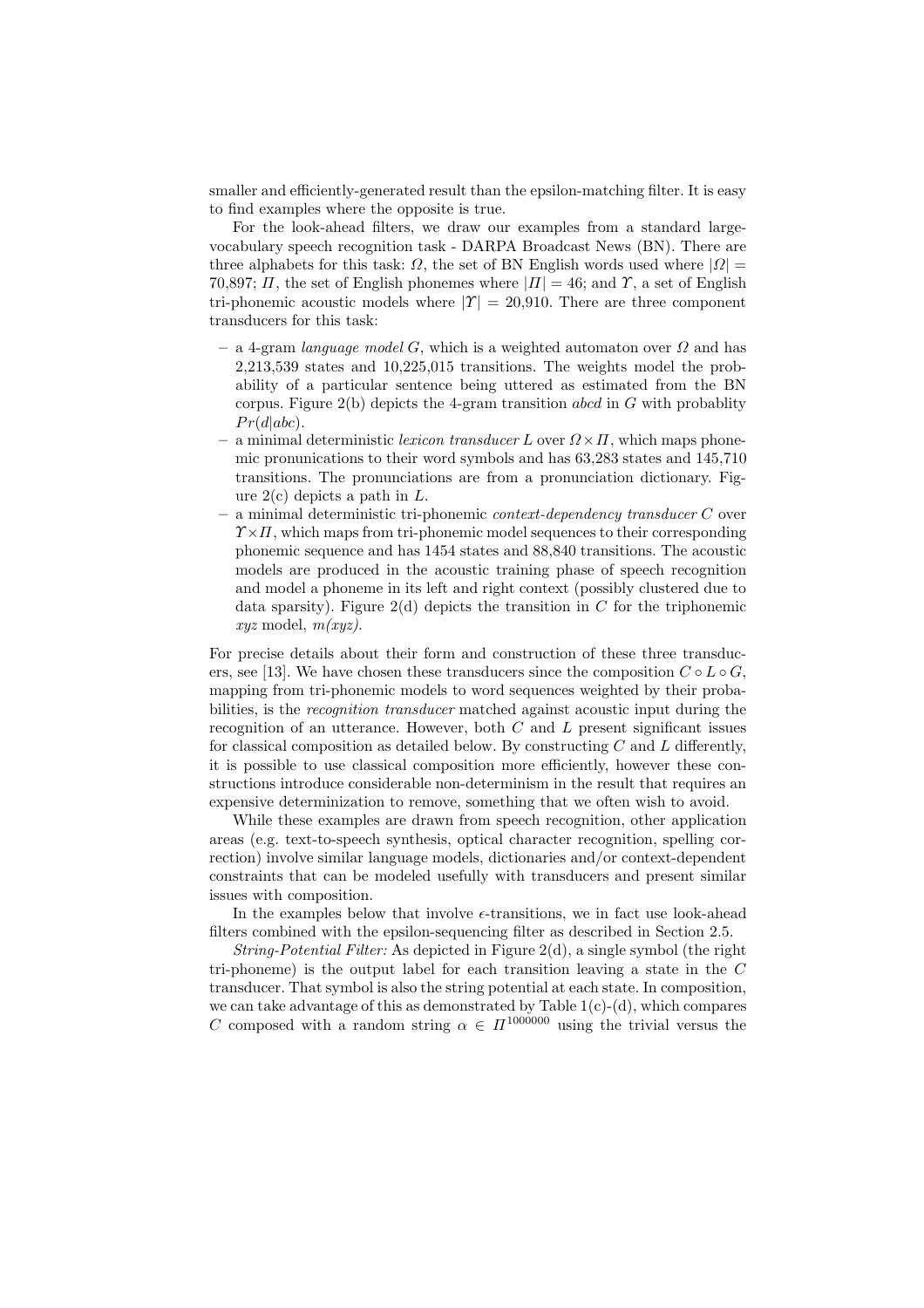Table 1. Number of composition states and transitions (before trimming), time and memory usage for various composition filters. Observe that  $(a)$ ,  $(c)$ ,  $(e)$  and  $(g)$  correspond to using the composition algorithm from [13]. Experiments were conducted on a quad-core 2.2 GHz AMD Opteron machine with 32 GB of RAM.

|              | composition filter           | ${\bf T}_1$    | $\bf{T}_2$   | $T_1 \circ T_2$<br>states | $T_1 \circ T_2$<br>transitions | time<br>$(\sec)$ | mem.<br>mbytes) |
|--------------|------------------------------|----------------|--------------|---------------------------|--------------------------------|------------------|-----------------|
| (a)          | epsilon-matching             | D              | $D^{-1}$     | $\overline{2}$            | 25,000,000                     | 4.21             | 1419.5          |
| (p,          | epsilon-sequencing           | D              | $1D^{-1}$    | $\Omega$<br>۰,            | 10.000                         | 0.73             | 22.0            |
| $^{\circ}$   | trivial                      | C              | $\alpha$     | 47.021.923                | 47.021.922                     | 48.45            | 4704.0          |
|              | string-potential             | C              | $\alpha$     | 1,043,734                 | 1,043,733                      | 8.97             | 351.0           |
| $\epsilon$ ) | trivial                      | C              | $\mathbf{L}$ | 1,952,555                 | 3.527.612                      | 2.77             | 225.0           |
|              | transition-look-ahead        | $\overline{C}$ | L            | 120.489                   | 149.972                        | 0.84             | 33.4            |
|              | $(g)$ epsilon-sequencing     | L              | G            |                           |                                | 7200.00          | 32,768.0        |
| (h           | label-reachability           | L              | G            | 30.884.222                | 39,965,633                     | 177.93           | 3612.9          |
| (i)          | lab.-reach. w/ label-pushing | L              | G            | 13.377.3231               | 22,151,870                     | 113.72           | 1885.9          |

string-potential filters. The trivial filter is inefficient due to the output nondeterminism, while the string-potential filter is much better in both time and space. Another effective use of string potentials in composition is given in [2].

Transition-Look-Ahead Filter: Unlike the previous example, the composition  $C \circ L$  will not benefit much from using the string-potential filter since the string potential at most states in  $L$  is  $\epsilon$ . In this case, the transition-look-ahead filter can be applied. Table  $1(e)$ - $(f)$ , which compares the trivial and transition-look-ahead filters, demonstrates that the transition-look-ahead filter creates fewer states in the (untrimmed) result, saving time and space.

Label-Reachability Filter: The composition  $L \circ G$  using the epsilon-sequencing (or -matching) composition filter is very inefficient since the initial epsilon paths in  $L$  create many non-coaccessible states in the result. For this problem, the labelreachability filter is appropriate. Table  $1(g)$ -(h) compares the epsilon-sequencing and label-reachability filters. With the epsilon-sequencing filter, composition terminates after 2 hours with RAM exhausted, while with the label-reachability filter, only a few minutes are needed for completion.

Label-Reachability Filter with Label Pushing: While the label-reachability filter addresses the non-coaccessible states in the composition  $L \circ G$  (in fact, the result is trim), it can further benefit from including label-pushing in the filter. Table 1(i) shows that if we do so, the result is smaller, builds faster and uses less memory. This benefit is due, in part, to all transitions entering a state in  $G$ having the same label.

## 4 Implementation

In OpenFst [3], the default composition filter is the epsilon-sequencing filter. It can be easily and very efficiently changed via templated options. For example, to use the epsilon-matching filter, one invokes:

```
ComposeFstOptions<StdArc, MatchComposeFilter> opts;
ComposeFst<StdArc> result(t1, t2, opts);
```